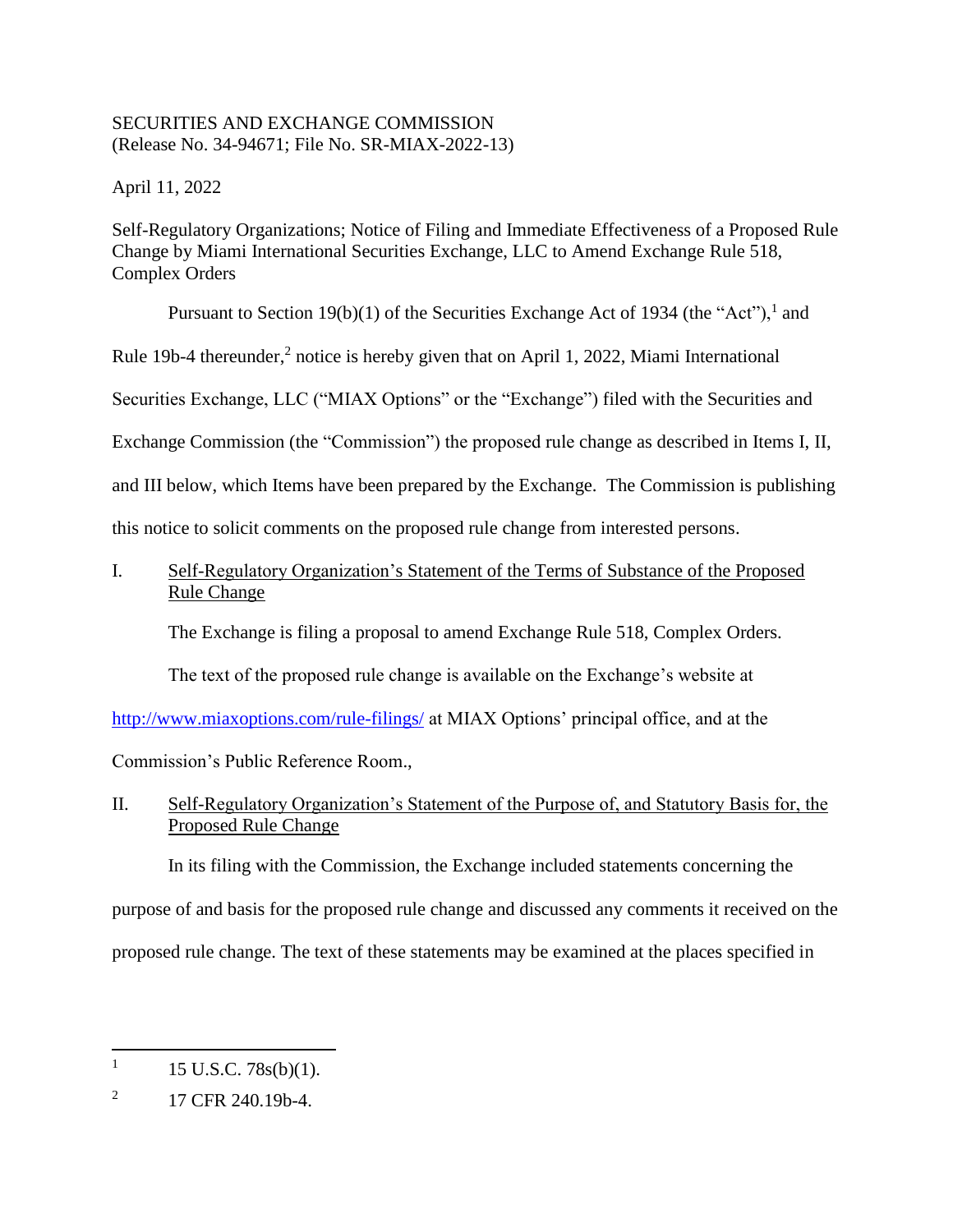Item IV below. The Exchange has prepared summaries, set forth in sections A, B, and C below, of the most significant aspects of such statements.

- A. Self-Regulatory Organization's Statement of the Purpose of, and Statutory Basis for, the Proposed Rule Change
	- 1. Purpose

The Exchange proposes to amend Exchange Rule 518, Complex Orders, to change the value used in the calculation that determines whether a complex order is eligible to initiate a Complex Auction.<sup>3</sup>

Currently the Exchange uses the following methods to determine whether a complex

order is qualified to initiate a Complex Auction:

# Initial Improvement Percentage ("IIP")

For complex orders received prior to the opening of all individual components of a complex strategy, the System<sup>4</sup> will calculate an IIP value, which is a defined percentage of the current dcMBBO $5$  bid/ask differential once all of the components of the complex strategy have

 $\overline{3}$ <sup>3</sup> Certain option classes, as determined by the Exchange and communicated to Members via Regulatory Circular, will be eligible to participate in a Complex Auction (an "eligible class"). Upon evaluation as set forth in subparagraph  $(c)(5)$  of Exchange Rule 518, the Exchange may determine to automatically submit a Complex Auction-eligible order into a Complex Auction. Upon entry into the System or upon evaluation of a complex order resting at the top of the Strategy Book, Complex Auction-eligible orders may be subject to an automated request for responses ("RFR"). See Exchange Rule 518(d).

<sup>&</sup>lt;sup>4</sup> The term "System" means the automated trading system used by the Exchange for the trading of securities. See Exchange Rule 100.

<sup>&</sup>lt;sup>5</sup> The Displayed Complex MIAX Best Bid or Offer ("dcMBBO") is calculated using the best displayed price for each component of a complex strategy from the Simple Order Book. For stock-option orders, the dcMBBO for a complex strategy will be calculated using the Exchange's best displayed bid or offer in the individual option component(s) and the NBBO in the stock component. See Exchange Rule 518(a)(8).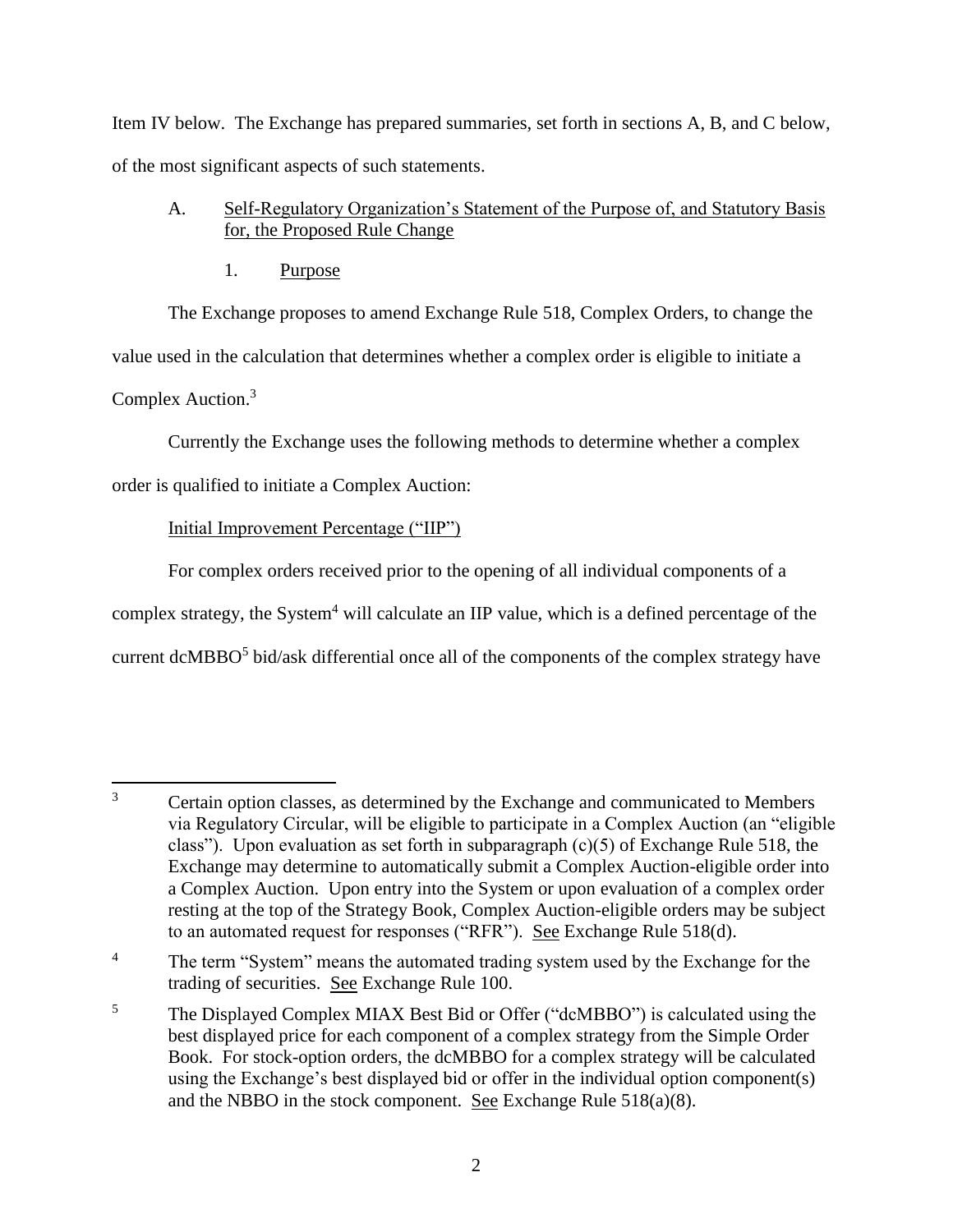opened. Such percentage will be defined by the Exchange and communicated to Members<sup>6</sup> via Regulatory Circular.<sup>7</sup> If a Complex Auction-eligible order is priced equal to, or improves, the IIP value $^8$  and is also priced equal to, or improves, other complex orders and/or quotes resting at the top of the Strategy Book, the complex order will be eligible to initiate a Complex Auction.<sup>9</sup>

## Upon Receipt Improvement Percentage ("URIP")

Upon receipt of a complex order when the complex strategy is open, the System will calculate a URIP value, which is a defined percentage of the current dcMBBO bid/ask differential. Such percentage will be defined by the Exchange and communicated to Members via Regulatory Circular.<sup>10</sup> If a Complex Auction-eligible order is priced equal to, or improves, the URIP value<sup>11</sup> and is also priced to improve other complex orders and/or quotes resting at the top of the Strategy Book, the complex order will be eligible to initiate a Complex Auction.<sup>12</sup>

# Re-evaluation Improvement Percentage ("RIP")

Upon evaluation of a complex order resting at the top of the Strategy Book, the System will calculate a Re-evaluation Improvement Percentage ("RIP") value, which is a defined percentage of the current dcMBBO bid/ask differential. Such percentage will be defined by the

 $\overline{a}$ 

<sup>12</sup> See Policy .03(b) of Exchange Rule 518.

<sup>&</sup>lt;sup>6</sup> The term "Member" means an individual or organization approved to exercise the trading rights associated with a Trading Permit. Members are deemed "members" under the Exchange Act. See Exchange Rule 100.

<sup>&</sup>lt;sup>7</sup> See MIAX Options Regulatory Circular 2016-48, MIAX Complex Auction Initiating Percentages (October 20, 2016) available at [https://www.miaxoptions.com/sites/default/files/circular-files/MIAX\\_RC\\_2016\\_48.pdf.](https://www.miaxoptions.com/sites/default/files/circular-files/MIAX_RC_2016_48.pdf)

<sup>8</sup> The Initial Improvement Percentage ("IIP") is currently set to 70%. See Id.

<sup>&</sup>lt;sup>9</sup> See Policy .03(a) of Exchange Rule 518.

<sup>&</sup>lt;sup>10</sup> See supra note 7.

<sup>&</sup>lt;sup>11</sup> The Upon Receipt Improvement Percentage ("URIP") is currently set to 70%. <u>See supra</u> note 7.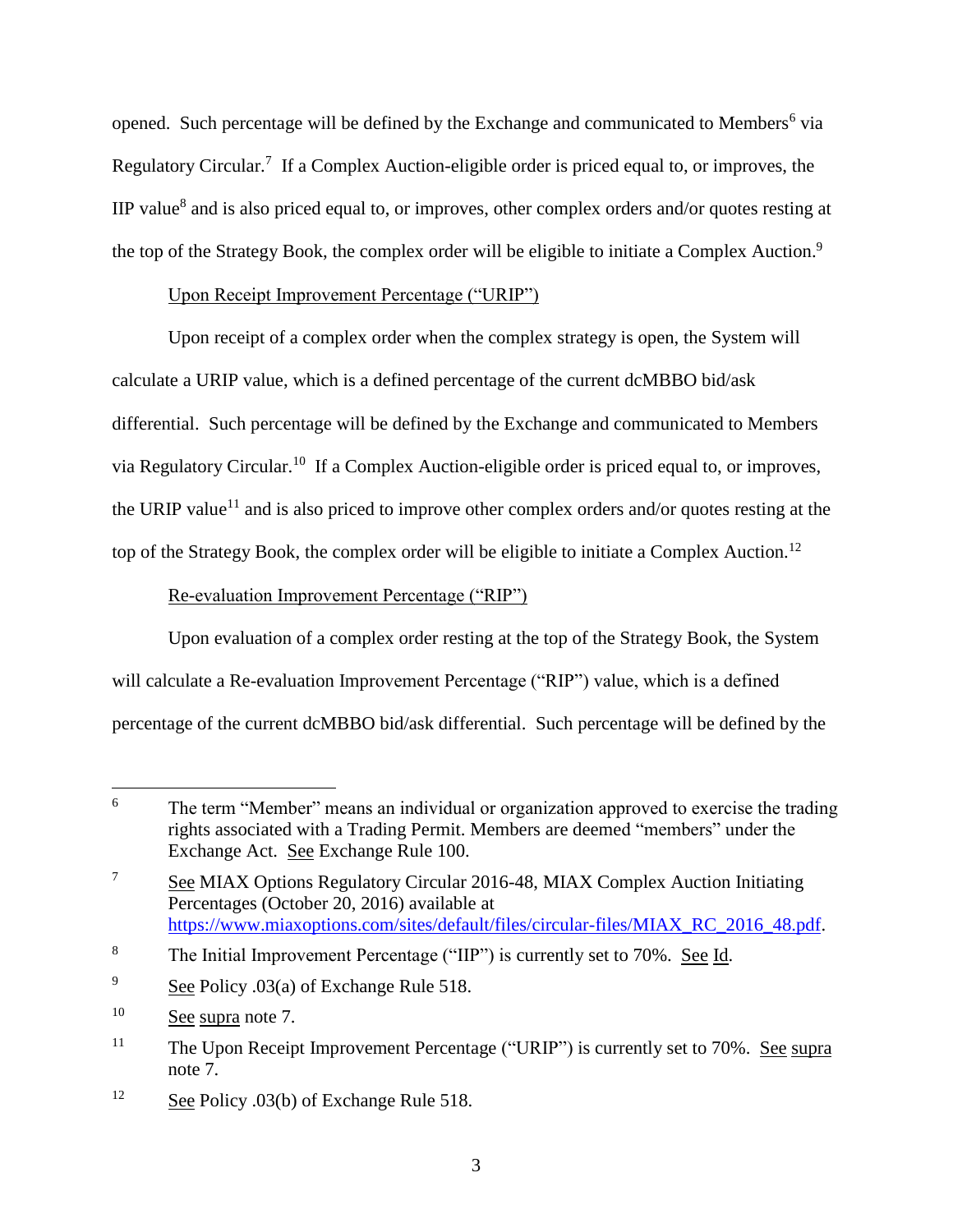Exchange and communicated to Members via Regulatory Circular.<sup>13</sup> If a complex order resting at the top of the Strategy Book is priced equal to, or improves, the RIP value,  $14$  the complex order will be eligible to initiate a Complex Auction.<sup>15</sup>

### Proposal

The Exchange now proposes to replace the dcMBBO bid/ask differential with the  $c$ NBBO<sup>16</sup> bid/ask differential in the calculations described above for IIP, URIP, and RIP, respectively. The dcMBBO is calculated using the displayed price for each component of a complex strategy from the Simple Order Book<sup>17</sup> on the Exchange, whereas the cNBBO is calculated using the NBBO<sup>18</sup> for each component of a complex strategy to establish the best net bid and offer for a complex strategy.<sup>19</sup> The Exchange believes that using the cNBBO will reduce the number of auctions generated by the Exchange System which do not receive responses or result in price improvement for the initiating order. The cNBBO, which includes the best away markets as well as the MBBO for each component of a complex strategy, will always be equal to

 $\overline{a}$ 

<sup>&</sup>lt;sup>13</sup> See supra note 7.

<sup>&</sup>lt;sup>14</sup> The Re-evaluation Improvement Percentage ("RIP") is currently set to 80%. See supra note 7.

 $\frac{15}{2}$  See Policy .03(c) of Exchange Rule 518.

<sup>&</sup>lt;sup>16</sup> The Complex National Best Bid or Offer ("cNBBO") is calculated using the NBBO for each component of a complex strategy to establish the best net bid and offer for a complex strategy. For stock-option orders, the cNBBO for a complex strategy will be calculated using the NBBO in the individual option component(s) and the NBBO in the stock component. See Exchange Rule 518(a)(2).

<sup>&</sup>lt;sup>17</sup> The "Simple Order Book" is the Exchange's regular electronic book of orders and quotes. See Exchange Rule 518(a)(15).

<sup>&</sup>lt;sup>18</sup> The term "NBBO" means the national best bid or offer as calculated by the Exchange based on market information received by the Exchange from the appropriate Securities Information Processor ("SIP"). See Exchange Rule 518(a)(14).

<sup>19</sup> See supra note 5.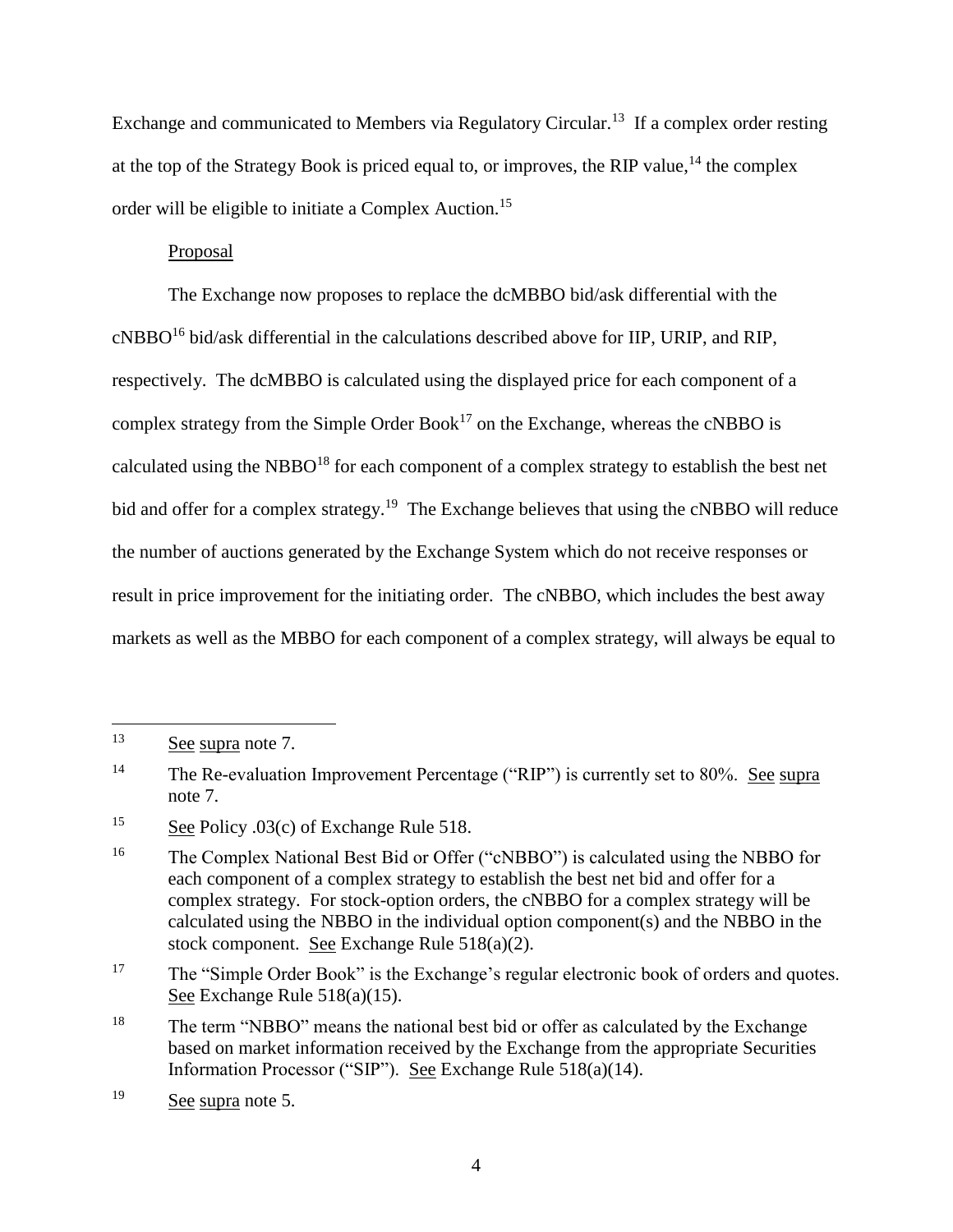or better than the dcMBBO, which includes the MBBO for each component of a complex strategy. The component prices contained in the cNBBO provide a more accurate indicator of the overall market interest in each component, and therefore, provides a more accurate indicator of the overall market interest in the complex strategy. The Exchange believes that this will result in a reduction of the overall number of Complex Auctions initiated on the Exchange but will in turn increase the percentage of Complex Auctions that result in price improvement, as the auction start price will be more closely aligned to prevailing market prices.

### Implementation

The Exchange proposes to implement the proposed rule change in the second quarter of 2022. The Exchange will announce the implementation date to its Members via Regulatory Circular.

#### 2. Statutory Basis

MIAX believes that its proposed rule change is consistent with Section  $6(b)$  of the Act<sup>20</sup> in general, and furthers the objectives of Section  $6(b)(5)$  of the Act<sup>21</sup> in particular, in that it is designed to prevent fraudulent and manipulative acts and practices, to promote just and equitable principles of trade, to foster cooperation and coordination with persons engaged in regulating, clearing, settling, processing information with respect to, and facilitating transactions in securities, to remove impediments to and perfect the mechanisms of a free and open market and a national market system and, in general, to protect investors and the public interest.

The Exchange believes that its proposal to use the cNBBO instead of the dcMBBO in the calculation used to determine whether a complex order is qualified to initiate a Complex Auction

 $\overline{a}$ 

 $^{20}$  15 U.S.C. 78f(b).

<sup>&</sup>lt;sup>21</sup> 15 U.S.C. 78 $f(b)(5)$ .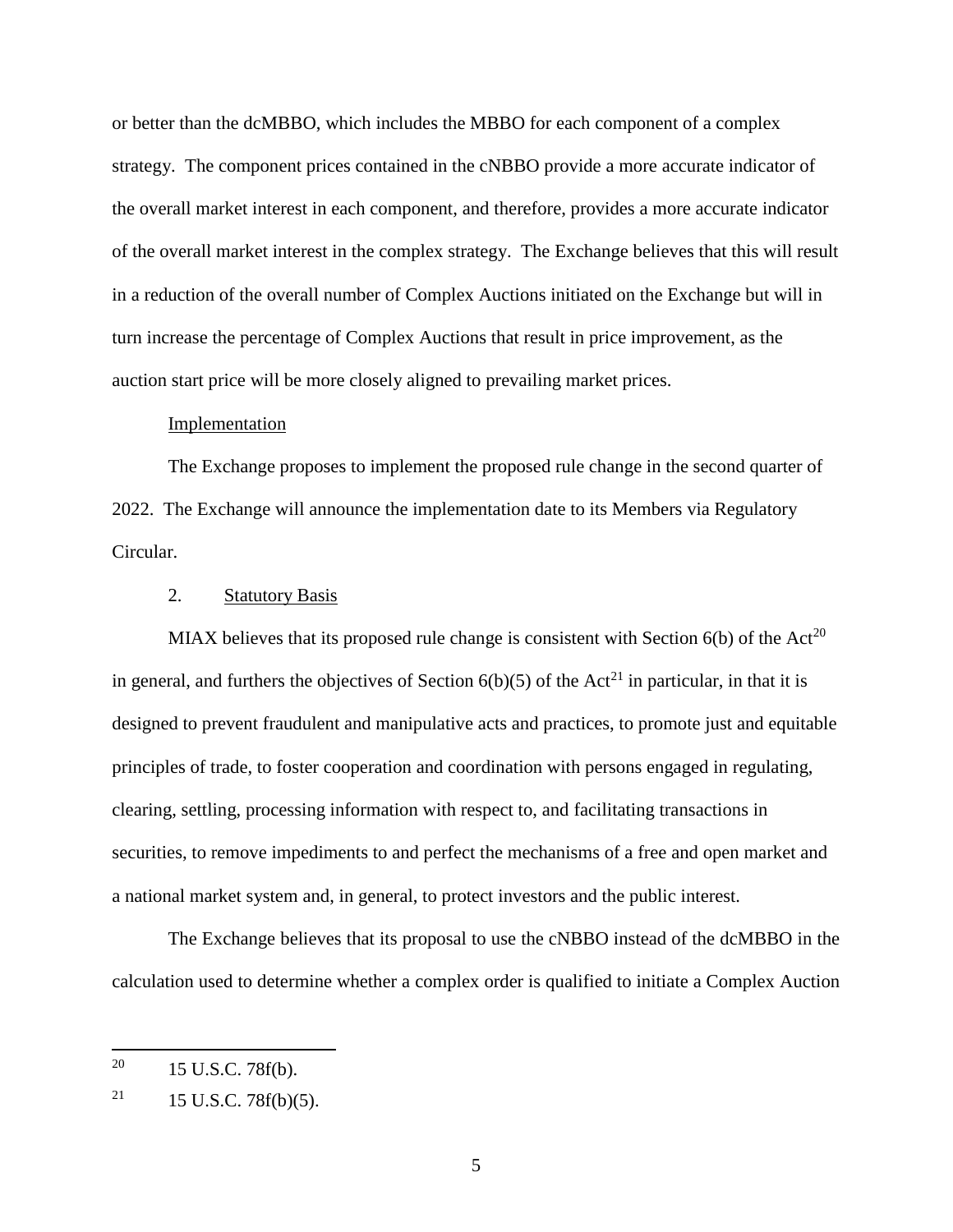promotes just and equitable principles of trade and removes impediments to and perfects the mechanisms of a free and open market and a national market system and, in general, protects investors and the public interest as using the cNBBO provides a better measure of the current market and is more likely to result in price improvement for the initiating order as the cNBBO is calculated using the NBBO (which in turn is calculated by taking the best prices of all exchanges into consideration)<sup>22</sup> for each component of a complex strategy to establish the best net bid and offer for a complex strategy,<sup>23</sup> and therefore is more representative of the prevailing market interest and market prices. The example below demonstrates the difference between the current and proposed calculations.

Example 1

(Current Auction Evaluation Based on dcMBBO)

Reevaluation Improvement Percentage (RIP) for a complex order at the best price on the Strategy Book<sup>24</sup> subject to dcMBBO.

 $RIP = 80%$ 

MBBO: $^{25}$  Option A 2.00 x 2.10

MBBO: Option B 1.05 x 1.20

Strategy  $+1A -1B = (2.00-1.20)$  x  $(2.10-1.05)$ 

 $dcMBBO = 0.80 \times 1.05$ 

A complex order is resting on the Strategy Book to buy 1 Strategy at a price of 1.00. Upon reevaluation of the Strategy Book it is determined the complex order to buy at 1.00 improves the Strategy bid by 0.20; (1.00-0.80). The improvement percentage is then calculated as the 0.20

 $22$ See supra note 19.

<sup>23</sup> See supra note 16

<sup>&</sup>lt;sup>24</sup> The "Strategy Book" is the Exchange's electronic book of complex orders and complex quotes. See Exchange Rule 518(a)(17).

<sup>&</sup>lt;sup>25</sup> The term "MBBO" means the best bid or offer on the Exchange. See Exchange Rule 100.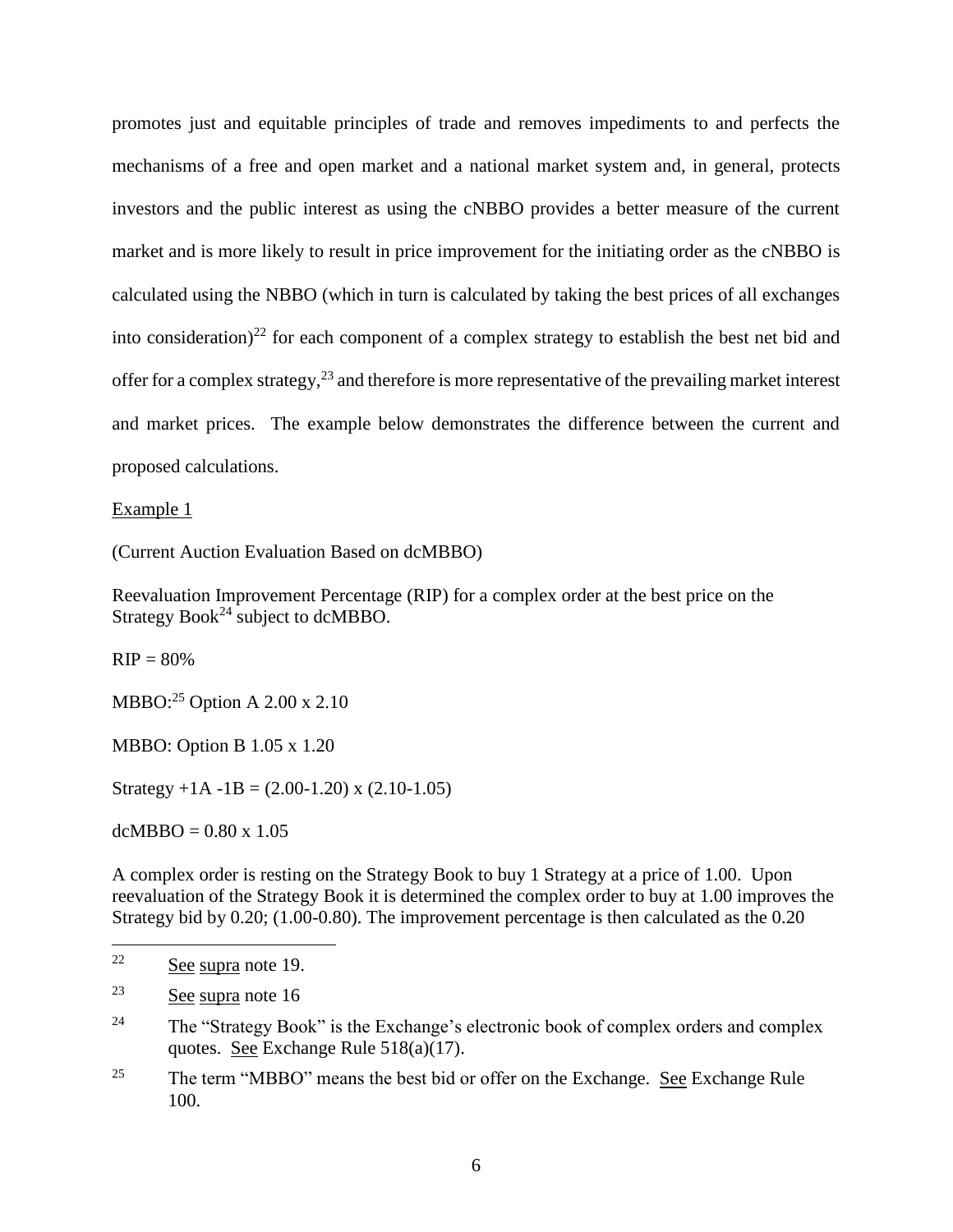improvement divided by the Strategy bid/offer spread; (1.05-0.80), in this case resulting in 80% improvement. Because the 80% improvement equals the configured RIP of 80% an auction is initiated.

Example 2

(Proposed Auction Evaluation Based on cNBBO)

Reevaluation Improvement Percentage (RIP) for a complex order at the best price on the Strategy Book subject to cNBBO.

 $RIP = 80%$ 

NBBO: Option A 2.05 x 2.10

NBBO: Option B 1.05 x 1.10

Strategy  $+1A -1B = (2.05 - 1.10)$  x  $(2.10 - 1.05)$ 

 $cNBBO = 0.95 \times 1.05$ 

A complex order is resting on the Strategy Book to buy 1 Strategy at a price of 1.00. Upon reevaluation of the Strategy Book it is determined the complex order to buy at 1.00 improves the Strategy bid by 0.05; (1.00-0.95). The improvement percentage is then calculated as the 0.05 improvement divided by the Strategy bid/offer spread; (1.05-0.95), in this case resulting in 50% improvement. Because the 50% improvement is less than the configured RIP of 80% an auction is not initiated.

The Exchange believes that using the cNBBO in its calculation to determine whether a

complex order is qualified to initiate a Complex Auction will reduce the number of Complex

Auctions initiated by the Exchange System<sup>26</sup> which do not receive responses. Using the cNBBO

instead of the dcMBBO better reflects the current state of the market and may result in Complex

Auctions that receive responses which in turn may result in price improvement for the initiating

order.

B. Self-Regulatory Organization's Statement on Burden on Competition

<sup>26</sup> The term "System" means the automated trading system used by the Exchange for the trading of securities. See Exchange Rule 100.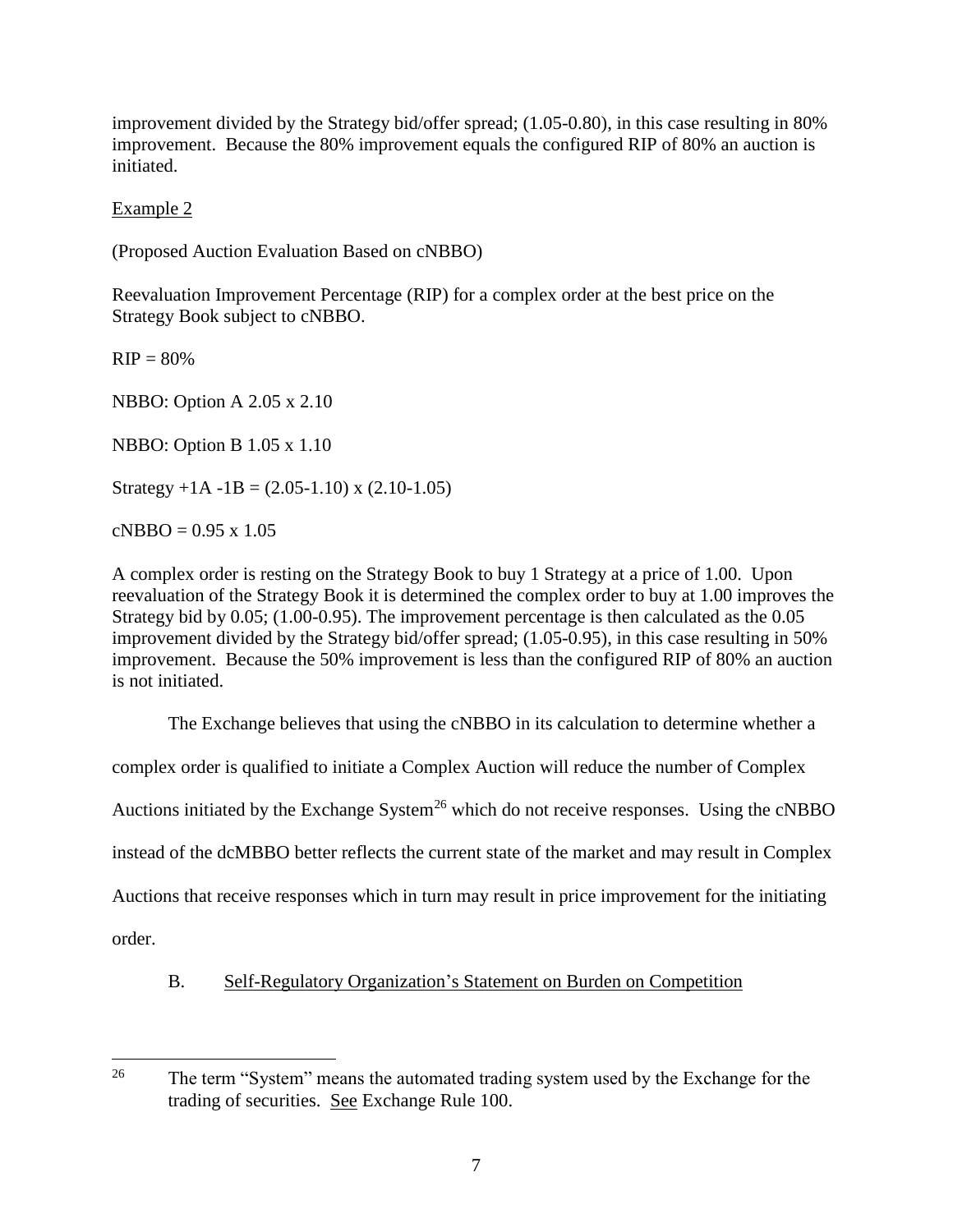The Exchange does not believe that the proposed rule change will impose any burden on competition that is not necessary or appropriate in furtherance of the purposes of the Act.

The Exchange does not believe that the proposed rule change to replace the dcMBBO value with the cNBBO value in the calculation used to determine whether a complex order is qualified to initiate a Complex Auction will impose any burden on inter-market competition. The Exchange believes its proposal may benefit competition as using the cNBBO in the calculation better reflects current market prices and may result in the initiation of Complex Auctions which result in price improvement for the initiating order. The Exchange believes the proposed rule change will enhance competition among the various markets for complex order execution, potentially resulting in more active complex order trading on all exchanges. Additionally, the Exchange believes that this change will result in a reduction of the overall number of Complex Auctions initiated on the Exchange but will in turn increase the percentage of auctions that result in price improvement, as the auction start price will be more closely aligned to prevailing market prices.

The Exchange does not believe that the proposed rule change will impose any burden on intra-market competition as all complex orders submitted to the Exchange will be evaluated, and re-evaluated, equally under the Exchange's Rules.

### C. Self-Regulatory Organization's Statement on Comments on the Proposed Rule Change Received from Members, Participants, or Others

Written comments were neither solicited nor received.

### III. Date of Effectiveness of the Proposed Rule Change and Timing for Commission Action

Because the foregoing proposed rule change does not: (i) Significantly affect the protection of investors or the public interest; (ii) impose any significant burden on competition; and (iii) become operative for 30 days after the date of the filing, or such shorter time as the

8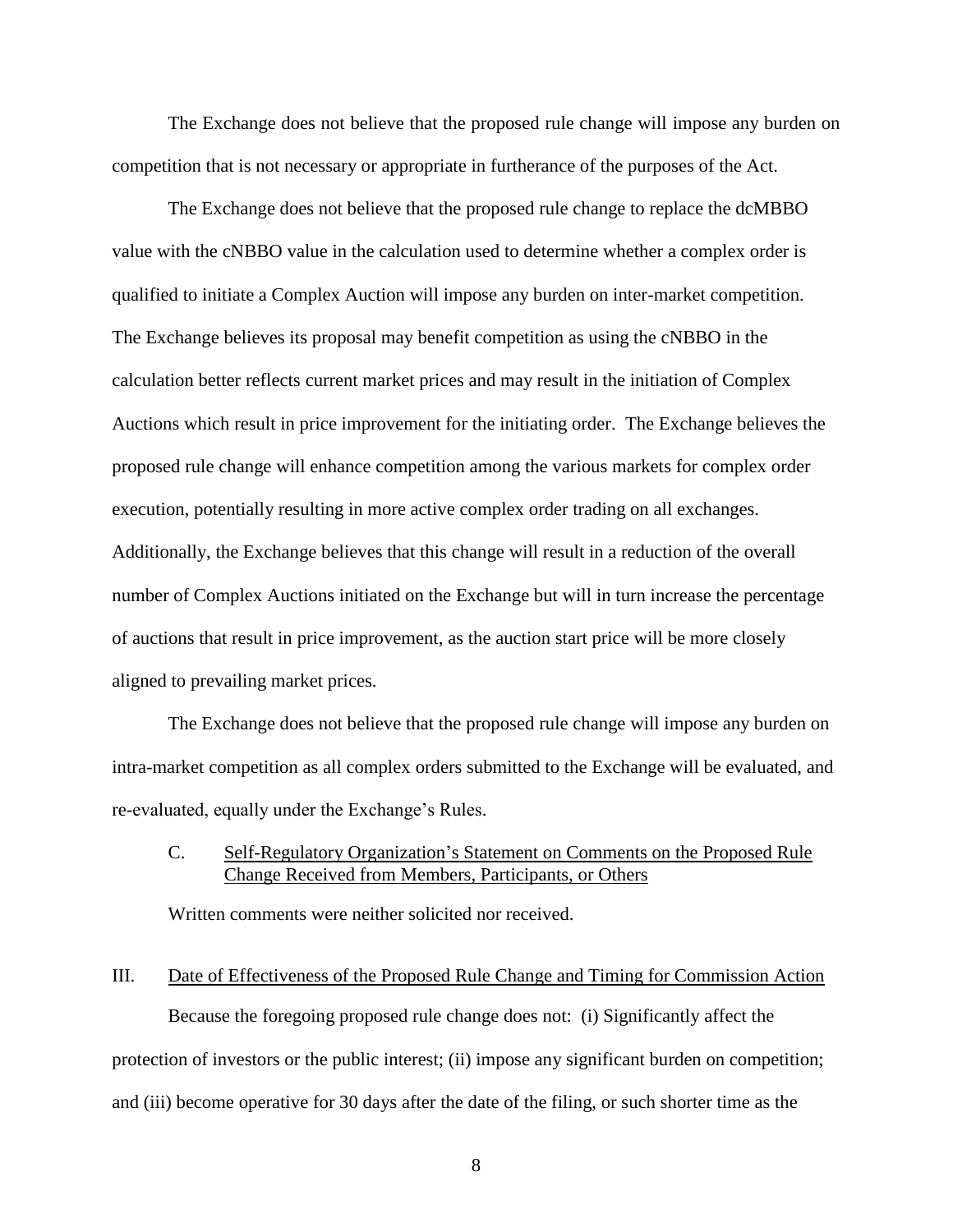Commission may designate, it has become effective pursuant to  $19(b)(3)(A)$  of the Act<sup>27</sup> and Rule 19b-4 $(f)(6)^{28}$  thereunder.

At any time within 60 days of the filing of the proposed rule change, the Commission summarily may temporarily suspend such rule change if it appears to the Commission that such action is necessary or appropriate in the public interest, for the protection of investors, or otherwise in furtherance of the purposes of the Act. If the Commission takes such action, the Commission shall institute proceedings to determine whether the proposed rule should be approved or disapproved.

## IV. Solicitation of Comments

Interested persons are invited to submit written data, views, and arguments concerning the foregoing, including whether the proposed rule change is consistent with the Act. Comments may be submitted by any of the following methods:

#### Electronic Comments:

- Use the Commission's Internet comment form [\(http://www.sec.gov/rules/sro.shtml\)](http://www.sec.gov/rules/sro.shtml); or
- Send an e-mail to [rule-comments@sec.gov.](mailto:rule-comments@sec.gov) Please include File Number SR-MIAX-2022-13.

#### Paper Comments:

• Send paper comments in triplicate to Secretary, Securities and Exchange Commission, 100 F Street, NE, Washington, DC 20549-1090.

<sup>27</sup> <sup>27</sup> 15 U.S.C. 78s(b)(3)(A).

<sup>&</sup>lt;sup>28</sup> 17 CFR 240.19b-4(f)(6). In addition, Rule 19b-4(f)(6) requires a self-regulatory organization to give the Commission written notice of its intent to file the proposed rule change at least five business days prior to the date of filing of the proposed rule change, or such shorter time as designated by the Commission. The Exchange has satisfied this requirement.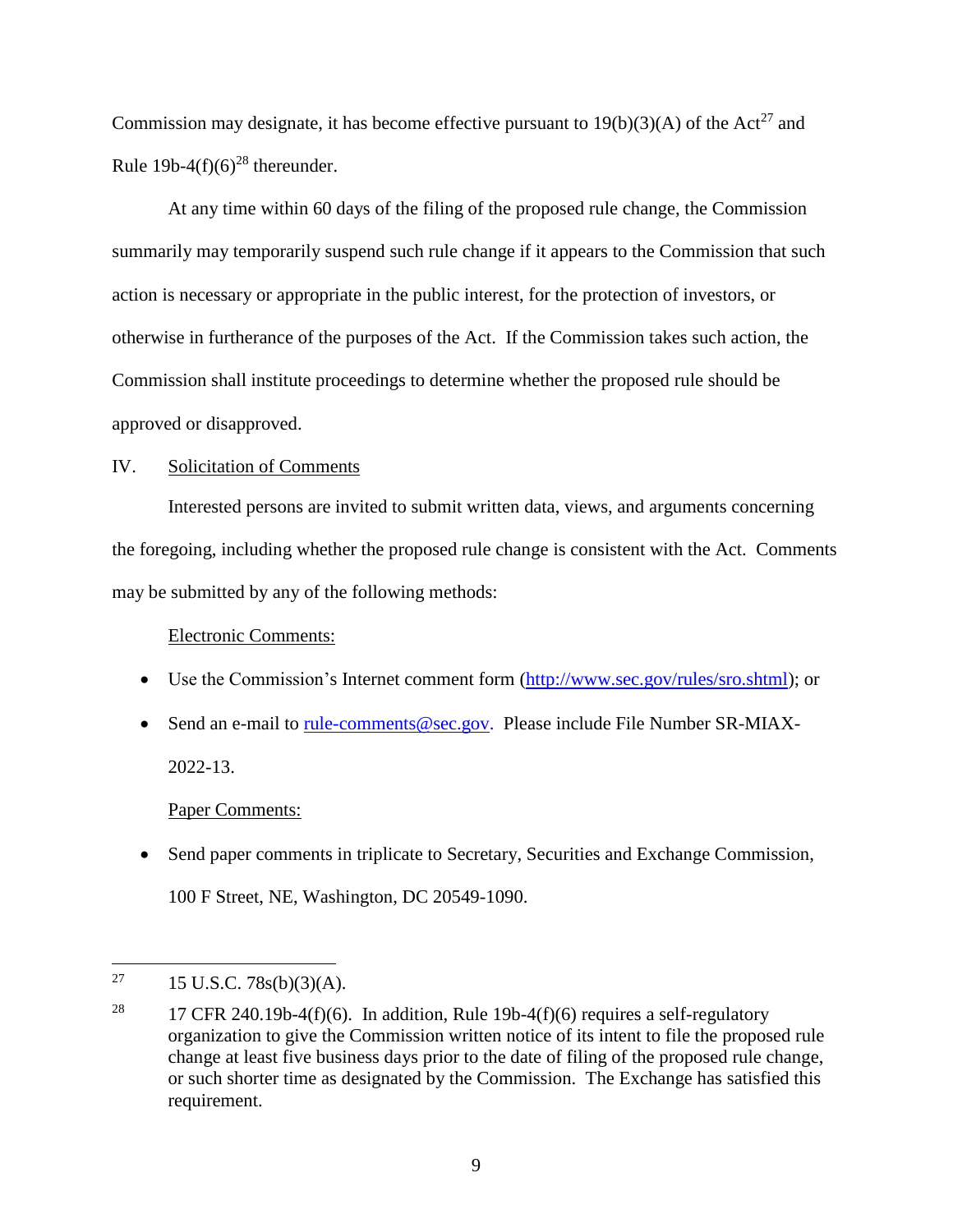All submissions should refer to File Number SR-MIAX-2022-13. This file number should be included on the subject line if e-mail is used. To help the Commission process and review your comments more efficiently, please use only one method. The Commission will post all comments on the Commission's Internet website (http://www.sec.gov/rules/sro.shtml). Copies of the submission, all subsequent amendments, all written statements with respect to the proposed rule change that are filed with the Commission, and all written communications relating to the proposed rule change between the Commission and any person, other than those that may be withheld from the public in accordance with the provisions of 5 U.S.C. 552, will be available for website viewing and printing in the Commission's Public Reference Room, 100 F Street, NE, Washington, DC 20549, on official business days between the hours of 10:00 a.m. and 3:00 p.m. Copies of the filing also will be available for inspection and copying at the principal office of the Exchange. All comments received will be posted without change. Persons submitting comments are cautioned that we do not redact or edit personal identifying information from comment submissions. You should submit only information that